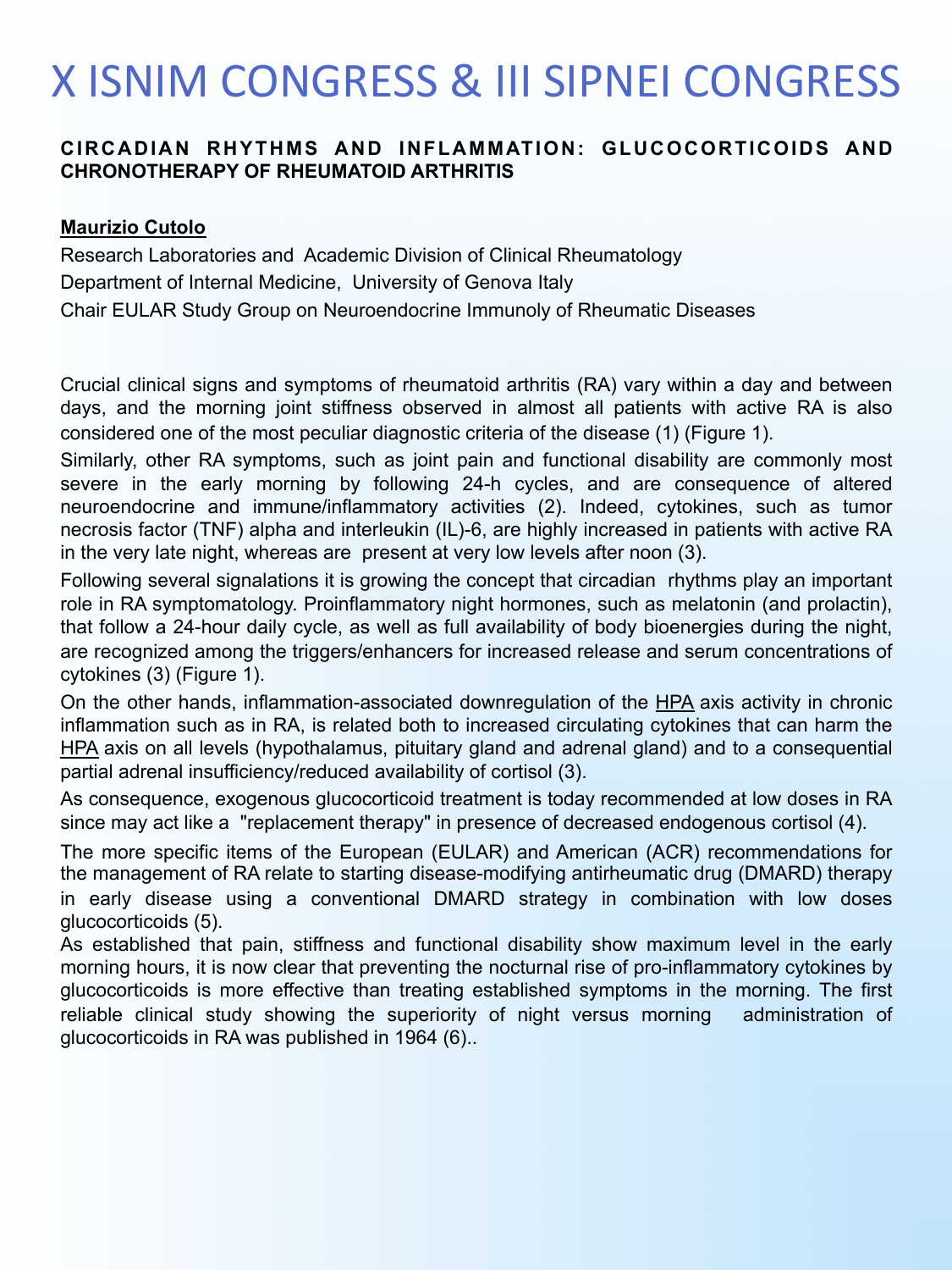## **X ISNIM CONGRESS & III SIPNEI CONGRESS**

More recently, the most advanced approach for the low-dose prednisone chronotherapy in RA included the modified-release prednisone, a timing drug release with administration at 10-11 pm and releasing prednisone around 2-3 am (7).

The effects of longterm low-dose chronotherapy with modified-release prednisone on the HPA axis have been carefully investigated in RA patients (8). The increase of cortisol plasma concentrations after injection of corticotropin-releasing hormone (CRH) was 5.5 (SD 4.37) µg/dl on regular-morning prednisone at baseline and 5.3 (4.07) µg/dl on modified-release prednisone at 12 months.

In addition, respect of the HPA with night modified-release prednisone when witching from morning to nighttime-release prednisone did not altered adrenocortical function, nor did longterm treatment of up to 12 months with modified-release prednisone compared to morning administration. As expected, nighttime-release prednisone reduced IL-6 levels in a more significant manner versus morning-release prednisone (p< 0.01).

Evidence based study shoved that the switch to modified-release prednisone in RA patients treated with standard glucocorticoids is advantageous both as efficacy and safety (9).

Interestingly, a recent study showed that in RA some immune cell populations (ie monocytes) lose their normal circadian rhythms, and others establish new `inflammatory` circadian rhythms (10). Therefore, since different cells involved in the inflammatory process are particularly activated during the night, other therapeutical approaches used in RA, for example with DMARDs and non steroidal antiinflammatory drugs (NSAIDs) should follow the same concepts of glucocorticoid chronotherapy.

In conclusion, the prevention/treatment of the up-regulation of immune cell activity (and related flare of cytokine synthesis) in chronic inflaamatory condition like RA, has been shown more effective when exogenous glucocorticoid availability is obtained at night-time. The positive results obtained in RA with modified-release prednisone low dose chronotherapy, following the chronobiology of the disease, seem applicable in RA even for other agents such as conventional DMARDs and NSAIDs.

Very recently the efficacy of modified-release prednisone compared to morning administration was confirmed with significant superioriry in polymyalgia rheumatica patients (11).

#### **References:**

*1. Sierakowski S et al. Scand J Rheumatol Suppl. 2011;125:1–5 2. Straub RH, Cutolo M. Circadian rhythms in rheumatoid arthritis: implications for pathophysiology and therapeutic management. Arthritis Rheum 2007;56:399–408 3. Cutolo M. RMD Open. 2016 Mar 18;2(1):e000203 4. Gorter SL, Ann Rheum Dis 2010;69:1010-4 5. Smolen JS et al. Ann Rheum Dis. 2017 Mar 6. pii: annrheumdis-2016-210715. 6. De Andrade J et al. Ann Rheum Dis. 1964;23:158-62 7. Buttgereit F et al. Lancet 2008;371:205-14 8. Alten R et al. J Rheumatol 2010;37:2025-31 9. Cutolo M et al. Clin Exp Rheumatol 2013;31:498-505 10. Spies CM et al. Clin Exp Rheumatol 2015;33:34-43 11. Cutolo M et al. RMD Open 2017:3*